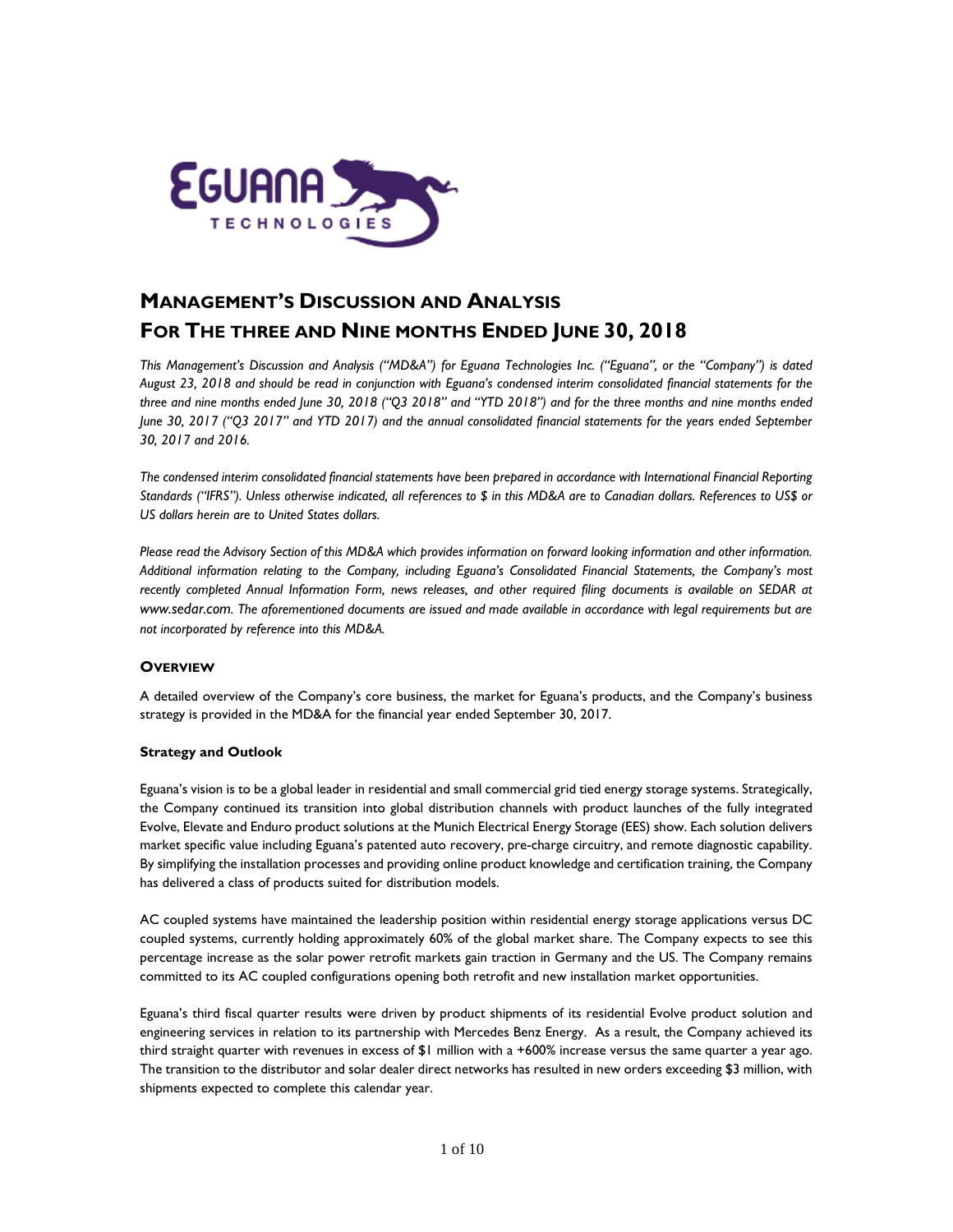Demand for fully integrated energy storage systems continues to rise across the U.S. mainland and the Caribbean islands as homeowners look to increase autonomy from the power grid while maximizing solar investments. The Company has seen widespread acceptance of its Evolve product solution across these markets with the addition of 12 new solar dealers and distributors. The Company has also completed certification of its 3-phase commercial product for the U.S. market with initial shipments into the California market completed in June. Three systems will be installed within a single big box retailer to take advantage of time of use rates and demand charge reduction. The Company has received additional interest from European and Australian partners to trial commercial systems.

In international markets Australia continues to be a significant growth region for residential energy storage solutions, with recent market forecasts showing upwards of 40,000 systems to be installed in 2019. As part of its Mercedes Benz Energy distribution pipeline conversion, the Company has signed additional distributors for that region. The Evolve product is fully certified to meet all Australian regulations and the Company has had systems operational in Australia for several months.

In June Eguana also launched its Enduro product for the European market. The product has been designed to simplify the installation process for installers while limiting after-sales service through remote diagnostic controls. Germany remains the global leader in residential installations and the Company has partnered with multiple distributors in Europe, including Germany.

The Company continues to expand its sales and technical sales capability in the North American markets and will increase capability in international markets throughout the balance of the calendar year.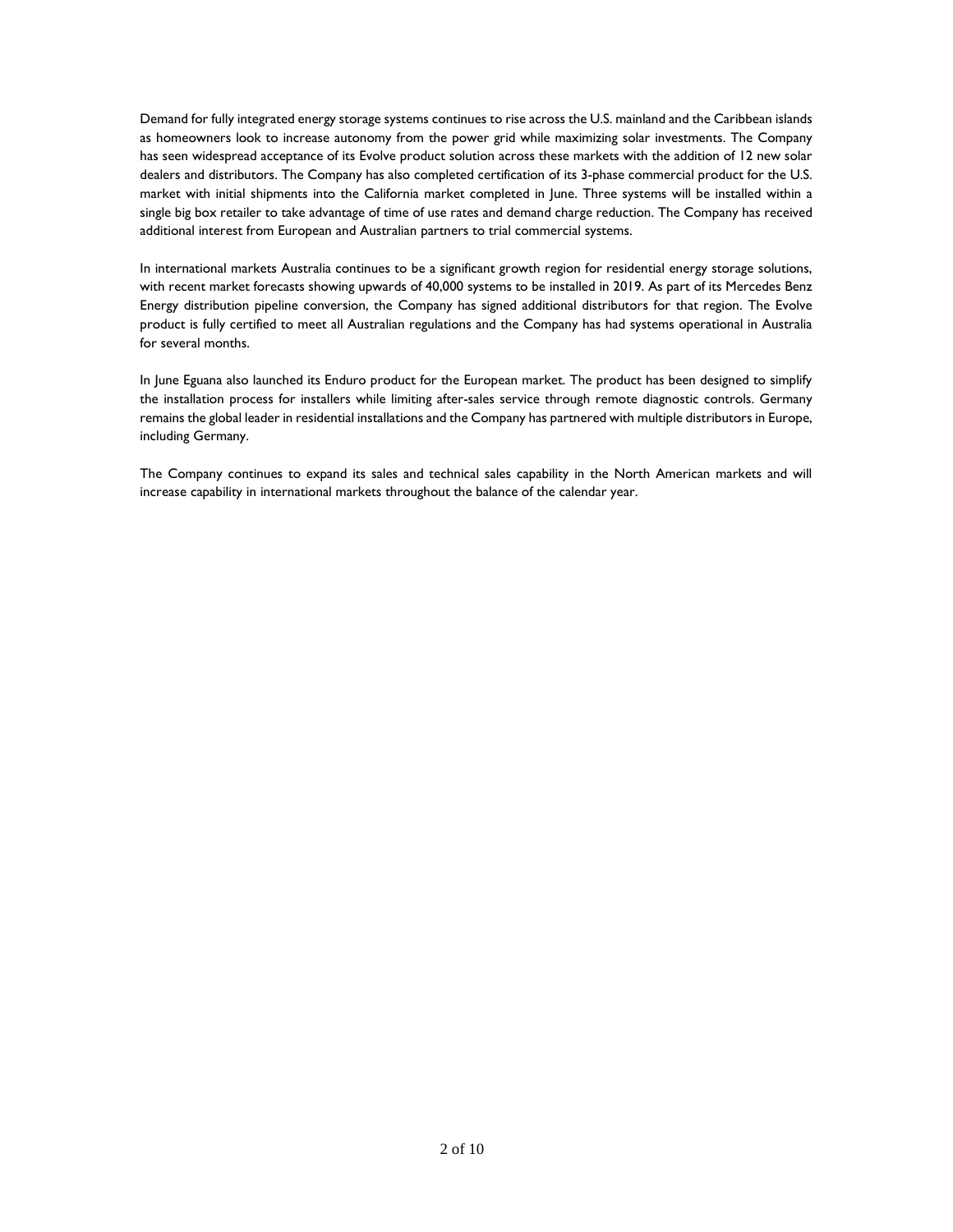# **Q3 2018 OPERATING RESULTS**

The following table sets forth a summary of the results of operations for the three and nine months ended June 30, 2018 and 2017.

|                                  | Q3 2018    | O3 2017       | <b>YTD 2018</b> | <b>YTD 2017</b> |
|----------------------------------|------------|---------------|-----------------|-----------------|
| Sales and engineering services   | 1,355,668  | 178,887       | 3,778,169       | 778,741         |
| Cost of goods sold               | 499,167    | 172,874       | 2,561,631       | 557,688         |
| Gross margin                     | 856,501    | 6,013         | 1,216,538       | 221,053         |
| <b>Expenses</b>                  |            |               |                 |                 |
| General and administrative       | 346,214    | 509,225       | 1,574,338       | 1,656,473       |
| Selling and marketing            | 349,091    | 180,948       | 943,703         | 596,624         |
| Product research and development | 78,791     | 260,252       | 874,177         | 614,542         |
| <b>Operations</b>                | 134,643    | 113,397       | 445,681         | 370,361         |
|                                  | 908,739    | 1,063,822     | 3,837,899       | 3,238,000       |
| Loss before undernoted items     | (52, 238)  | (1,057,809)   | (2,621,361)     | (3,016,947)     |
| Financing costs                  | (168, 061) | (85, 368)     | (526, 808)      | (285,003)       |
| Other income                     | 76         | 1,866         | 320             | 11,869          |
| <b>Net loss</b>                  | (220, 223) | (1, 141, 311) | (3,147,849)     | (3,290,081)     |
|                                  |            |               |                 |                 |

#### *Sales and engineering services*

Deliveries of the Evolve and the newly launched Elevate energy storage systems to Eguana's expanding customer list, resulted in an increase in product sales of \$116,596 when compared to the three-month period ended June 30, 2017.

Additionally, contract negotiations with Mercedes Benz Energy during the quarter ended June 30, 2018 resulted in revenue of \$1,060,185, their endorsement as a preferred energy storage solution and a transfer of their global energy storage system sales pipeline. A similar fee did not exist in the same quarter in 2017.

For the nine-month period ended June 30, 2018, product sales were \$2,717,984 representing a +550% increase over the product sales for the same period in 2017. Sales of engineering services that were provided to its German automotive partner were \$292,654 in the nine-month period ended June 30, 2017.

The Company expects to continue to see quarterly fluctuations in revenues generated from the Company's various markets, sales regions and sales channels due to variability associated with the timing of customer purchase decisions.

## *Gross margin*

For the three months ended June 30, 2018, product sales resulted in a positive gross margin of \$10,548 as compared to a gross margin on product sales of \$6,013 in Q3 2017. The fee from the German Automotive Partner resulted in a margin of \$845,953 as the Company incurred customer specific engineering and material cost.

Gross margins for energy storage systems were 13.6% or \$370,585 for the nine months ended June 30, 2018. Energy storage system gross margins for the same period in 2017 were (5.7%) or (\$27,873). YTD 2017 engineering service margins were \$248,926 or 85.1%.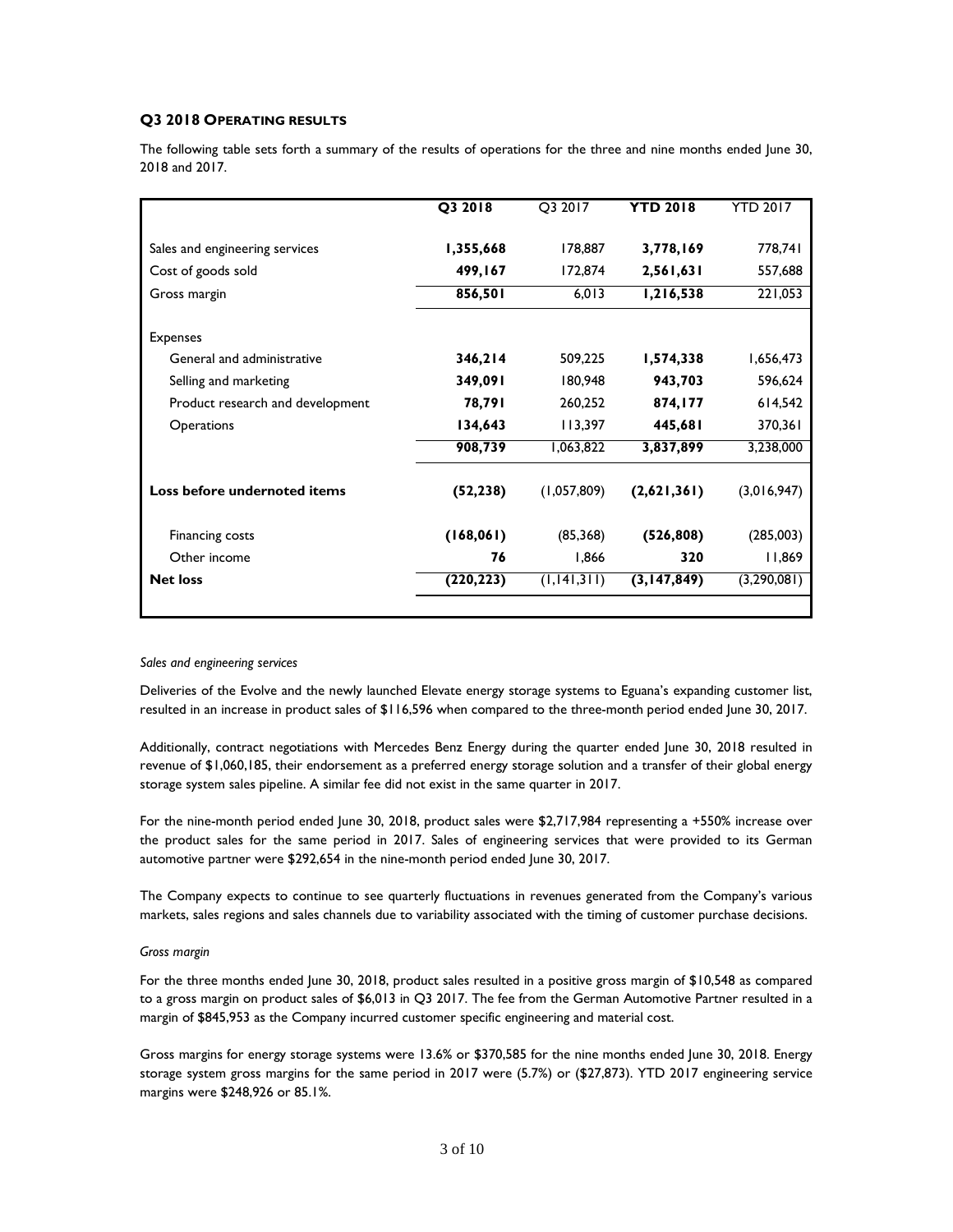Energy storage system gross margins are in line with management's expectations as battery costs globally have increased due to higher raw material cost. Management anticipates improvements in margins with higher volume sales, ongoing cost reduction activities and higher selling prices.

## *Expenses*

Operating costs for the three months ended June 30, 2018 were \$908,739, down from \$1,063,822 for the same period in 2017.

- General and administrative expenses ("G&A") decreased by \$163,011 in Q3 2018 as compared to Q3 2017. The decrease in G&A cost is primarily due to a decrease in legal expenses, share based compensation and a foreign currency gain in Q3 2018 versus a foreign currency loss in Q3 2017. G&A expenses consist primarily of salaries (including the value of stock options for all employees), employee benefits and overhead expenses that are not otherwise allocated to other categories, occupancy, all professional fees, investor relations costs, travel costs, unrealized foreign exchange gains and losses and amortization.
- Selling and marketing costs in Q3 2018 increased as compared to Q3 2017. The increase was primarily due to higher travel cost, the addition of new sales and customer support staff and additional marketing expenses. Included in these costs are salaries and benefits of personnel employed in marketing and customer account relationships, travel, costs of trade shows, a portion of the Chief Technology Officer's ("CTO") and the Chief Executive Officer's ("CEO") that relate to business development.
- Product research and development costs decreased by \$181,461 in Q3 2018 as compared to Q3 2017. The decrease is largely due to the allocation of engineering services and the related material cost to cost of goods sold that were required for the white labeled product for the German Automotive partner. Included are costs associated with prototype development and certification, market analysis in support of new product definition, salaries and benefits of the engineering group, and a portion of the CTO compensation.

Operating costs for the nine months ended June 30, 2018 were \$3,837,899, up from \$3,238,000 for the nine months ended June 30, 2017.

- General and administrative expenses decreased by \$82,135 for the nine months ended 2018. The decrease in G&A cost is primarily due to lower legal cost and a bad debt expense incurred in Q3 2017 which did not exist in 2018. The decrease was partially offset by higher share based payments in 2018.
- Selling and marketing costs for the nine months ended June 30, 2018 increased as compared to the nine months ended June 30, 2017. The increase was primarily due to higher travel cost associated with increased business development, the addition of new sales and customer support staff and marketing expenses.
- Product research and development costs increased 42% for the nine months ended 2018. The development costs were higher due to an increased number of projects completing and transitioning into prototyping and certification stages and the receipt of a larger grant in 2017 than in 2018. The increase was offset by the allocation of engineering services and the related material cost to cost of goods sold that were required for the white labeled product for the German Automotive partner.
- Operating costs increased for the nine months ended June 30, 2018 due to higher overhead allocations resulting from increased production activity.

## *Financing Costs*

Financing costs in Q3 2018 were up \$82,693 as compared to Q3 2017, primarily due to the accretion of long term liabilities and change in fair value on the derivative liability which were offset by the elimination of the accretion on debentures.

Financing cost for the nine-month period ended June 30, 2018 were higher than the same period in 2017 due to difference between the carrying value and the redemption value of the debentures that were repaid, the accretion of long term liabilities and change in fair value on the derivative liability. The financing cost were partially offset by lower accretion on debentures.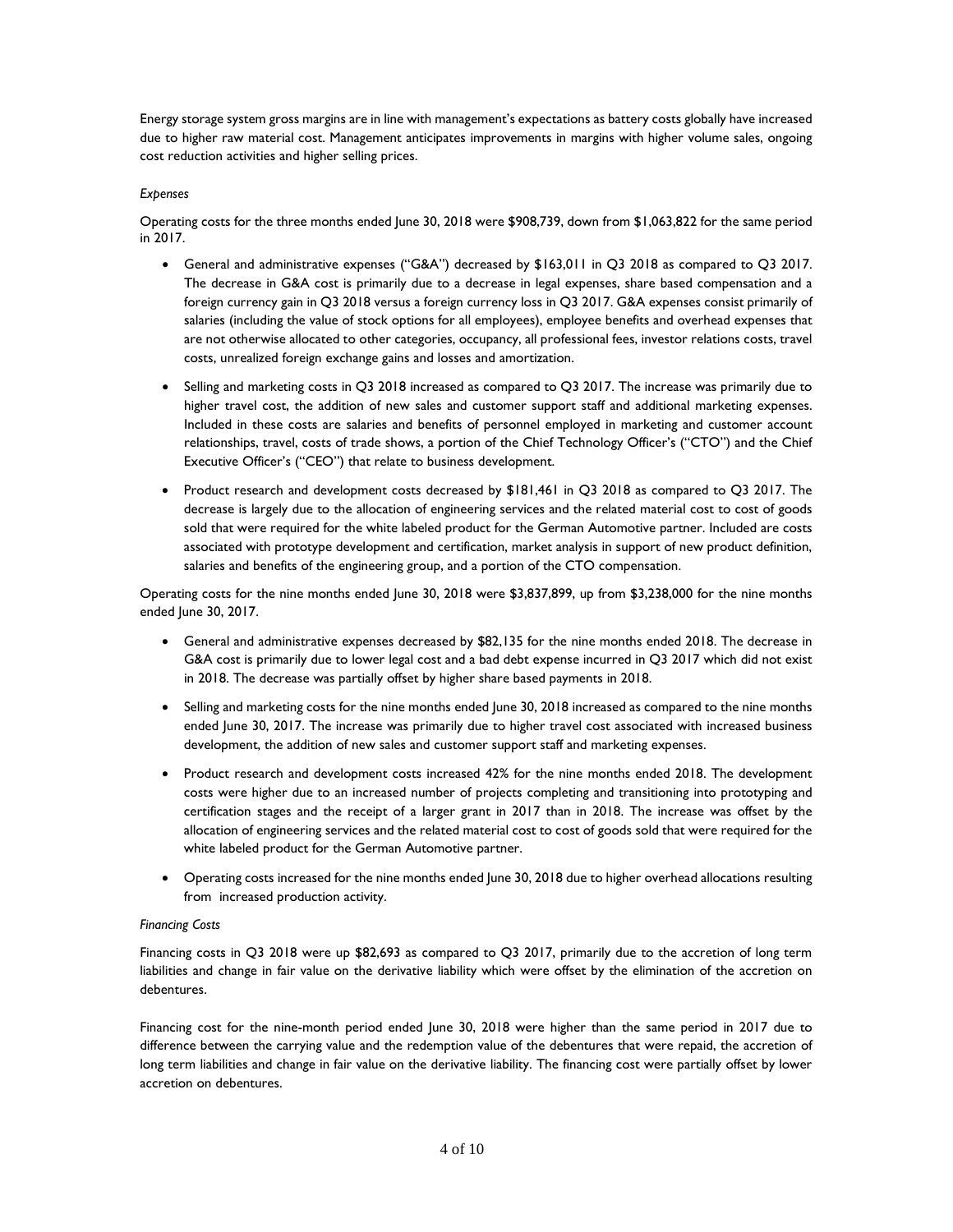| <b>Operating activities</b>                  | Q3 2018   | Q3 2017       | <b>YTD 2018</b> | YTD 2017    |
|----------------------------------------------|-----------|---------------|-----------------|-------------|
| Net loss                                     | (220,223) | (1, 141, 311) | (3,147,849)     | (3,290,081) |
| Share-based payments                         | 38,480    | 58,994        | 278,561         | 137,821     |
| Finance costs                                | 168,061   | 85,368        | 526,808         | 285,003     |
| Amortization of capital assets               | 29,563    | 25,723        | 94,236          | 73,538      |
| Warranty provision                           | 1,407     | 9,951         | 47,373          | 44          |
| Amortization of deferred lease<br>inducement |           | (3,900)       | (7,800)         | (11,700)    |
| Write down of inventory                      |           |               |                 | 50,697      |
| Bad debt expense                             |           | 982           |                 | 100,901     |
| Unrealized foreign exchange (gain) loss      | (16, 472) | 27,083        | 90,887          | (26, 224)   |
|                                              | 816       | (937, 110)    | (2,117,784)     | (2,668,901) |
| Net change in non-cash working capital       | 166,887   | 464,930       | (990, 960)      | (18,318)    |
| Cash flow used in operations                 | 167,703   | (472,180)     | (3,108,744)     | (2,687,219) |
|                                              |           |               |                 |             |

# **MANAGEMENT DISCUSSION OF FINANCIAL RESULTS**

## **Net Loss**

Net loss for Q3 2018 decreased \$921,088 over the net loss in Q3 2017. The decrease is primarily due to the revenue from the termination of a sales contract. The decrease was partially offset by higher finance cost and operating cost.

Net loss for the nine-month period ended June 30, 2018 decreased when compared to the same period. The decrease in net loss is primarily attributable to the revenue from the termination of a sales contract and increased sales activity. The decrease was offset by higher operating costs related to product development and marketing cost, and a change in foreign exchange rates which resulted in a foreign exchange loss.

## **Share-based Payments**

Share-based payments were \$278,561 in the nine-month period ended June 30, 2018, up from \$137,821 from the same period in 2017. The option expense in 2018 primarily relates to 1,810,000 options that were granted to employees, officers and directors. 600,000 of the options vested immediately with an expiry of October 24, 2022. The remaining options vest in three equal tranches with the first to vest immediately and the remainder over two years with an expiry of October 24, 2027.

## **Finance Costs**

Financing cost for the nine-month period ended June 30, 2018 were higher than the same period in 2017 due to difference between the carrying value and the redemption value of the debentures that were repaid, the accretion of long term debt and change in fair value on the derivative liability resulting from the loan issued in December 2017. The financing cost were partially offset by lower accretion on debentures.

# **Unrealized Foreign Exchange (Gain) Loss**

Unrealized foreign exchange loss in 2018 resulted from an unfavourable shift in foreign exchange rates during the period. In 2017 the change in foreign exchange rates were favourable and resulted in the recognition of a gain.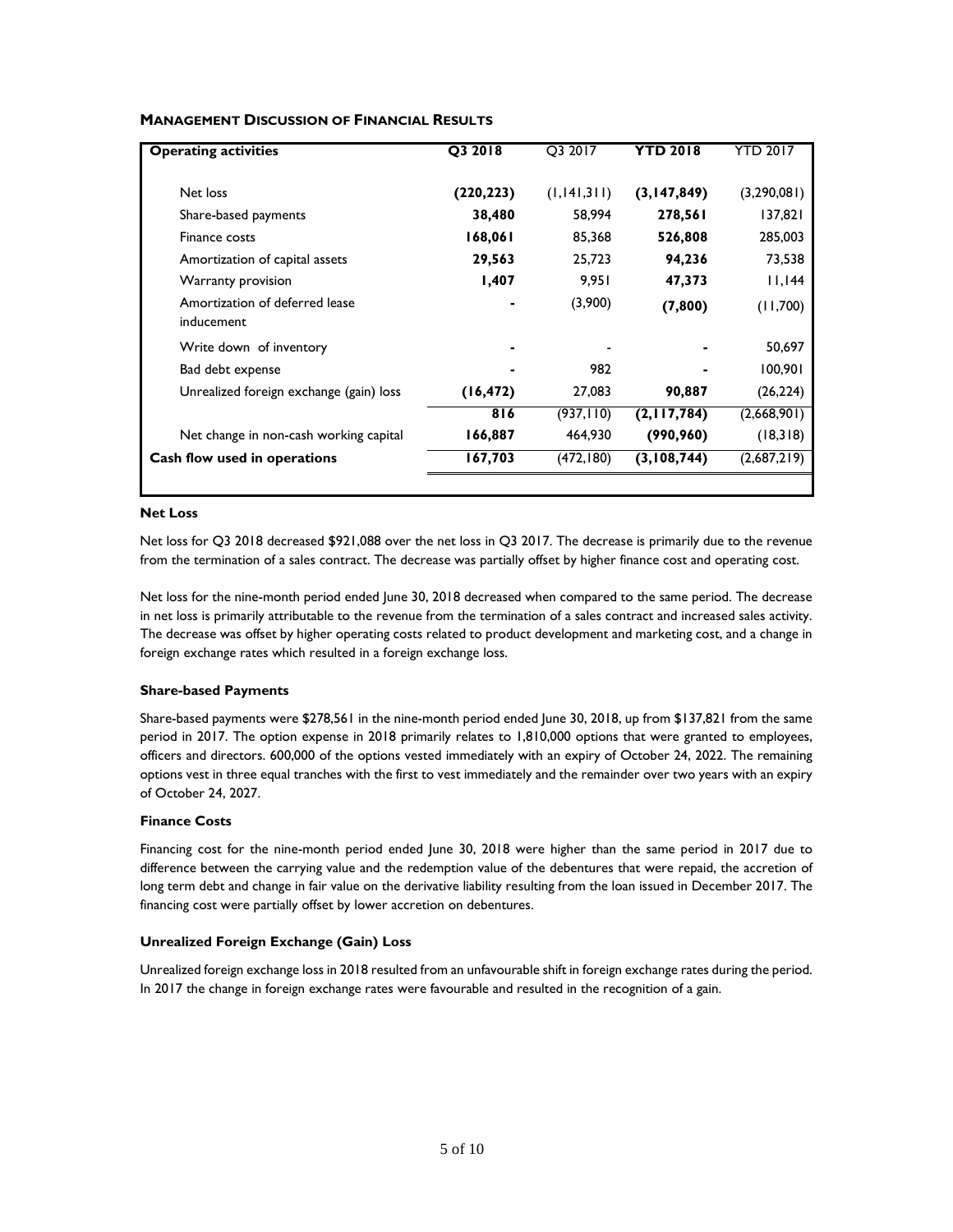# **Summary of Quarterly Results**

|            | 2018           |               |             |               |                |                          | 2016        |
|------------|----------------|---------------|-------------|---------------|----------------|--------------------------|-------------|
| Q3         | Q <sub>2</sub> | QI            | Q4          | Q3            | Q <sub>2</sub> | QI                       | Q4          |
| 1,355,668  | 1,103,774      | 1,318,727     | 75,169      | 178,887       | 328,594        | 271,260                  | 9,036       |
| (220, 223) | (1,725,937)    | (1, 201, 689) | (1,212,696) | (1, 141, 311) | (1, 261, 267)  | (887, 503)               | (1,119,216) |
| (0.00)     | (0.01)         | (0.01)        | (0.01)      | (0.01)        | (0.01)         | $\overline{\phantom{0}}$ | (0.01)      |
|            |                |               |             |               |                | 2017                     |             |

(1) Basic and diluted

## **LIQUIDITY AND CAPITAL RESOURCES**

## **Liquidity**

The Company manages its capital with the prime objectives of safeguarding the business as a going concern, creating investor confidence, maximizing long-term returns and maintaining an optimal structure to meet its financial commitments and to strengthen its working capital position. At present, the capital structure of the Company is primarily composed of shareholders' equity. The Company's strategy is to access capital, primarily through equity issuances, asset based lending, and other alternative forms of debt financing. The Company actively manages its capital structure and makes adjustments relative to changes in economic conditions and the Company's risk profile.

Cash received from financing activities in Q3 2018 was \$334,402, and the Company generated \$167,702 from operations during Q3 2018.

Working capital represents the Company's current assets less its current liabilities. The Company's liquidity, as measured by the Company's working capital deficit at the end of Q3 2018 was \$2,186,977 (Q3 2017 – \$906,928).

As at June 30, 2018 the Company had net liabilities of \$3,459,888 which increased from \$2,524,499 in the same quarter in the previous year, primarily due to the issuance \$1,500,000 USD in long term debt, along with the related derivative liability and decreasing current assets.

The Company has recorded \$3,525,074 in accounts payables and accrued liabilities, of which \$1,225,171 is in dispute. In addition, the Company has \$744,804 in long-term debt, \$195,284 in other liabilities, and \$76,875 in lease obligations payable over the next 12 months.

No unusual trends or fluctuations are expected outside the ordinary course of business.

The Company is currently in a dispute with a prior customer as a result of the cancellation of a supply contract. A claim has been prepared to recover 1,479,332 Euros (\$2,268,378 CAD) for unpaid invoices and interest, along with the option to claim an additional 903,584 Euros (\$1,385,537 CAD) for European inventories purchased to fulfil this contract. Litigation is inherently uncertain and while legal counsel advises that the Company has a strong case, the receivable is being carried on the books at near zero. A favorable outcome in the dispute would increase the current assets of the Company.

The above noted prior customer has made warranty claims related to the Company's first generation, 3-phase Comfort series product. Management believes this claim is without merit and that any product failures are tied directly to a fundamental system failure in the design for which the customer was solely responsible.

The Company's former contract manufacturer submitted a claim in the Court of Queen's Bench in Alberta against Eguana for 1,534,000 Euros (\$2,352,205 CAD) related to the cancellation of the above noted supply contract. The Company is disputing 799,000 Euros (\$1,225,171 CAD) of the amount the contract manufacturer has claimed. The Company has recorded in its financial statements the undisputed amount, therefore a successful defense of the claim submitted by the former contract manufacturer would have no impact on the Company's liquidity. The Company has counter claimed the contract manufacturer for 6.8 million Euros.

# **Outstanding Debt**

In December 2017, the Company issued \$1,500,000 USD of debt, bearing an interest rate of 12.5% per annum which will be repaid in equal instalments starting in July 2018 for 30 months. As part of the loan, the Company issued 2,951,733 warrants which convert into an equal number of shares with an exercise price of \$0.17 and an expiry date of December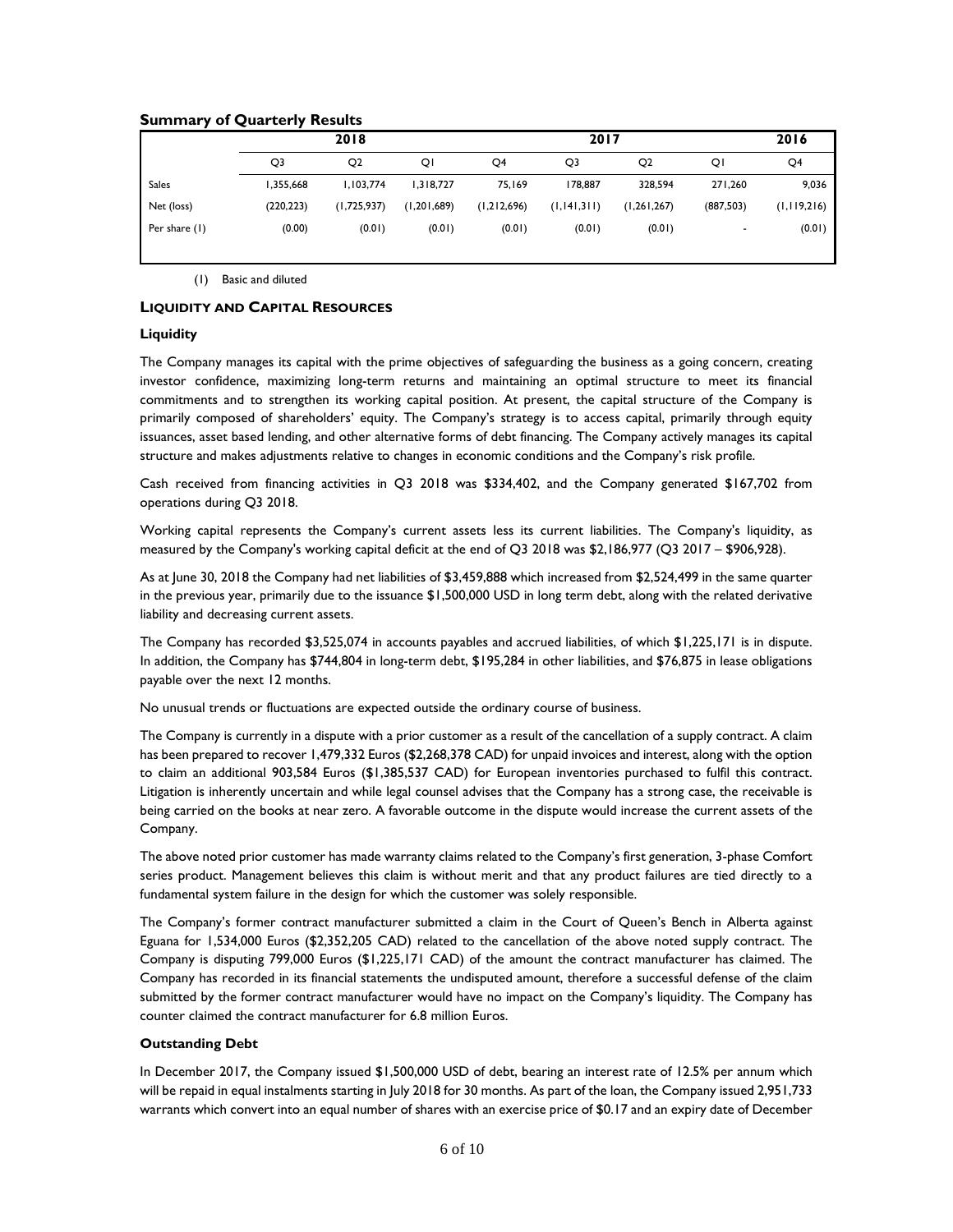20, 2022. Subsequent to quarter end, the Company drew an additional \$750,000 USD bearing an interest rate of 12.5% per annum which will be repaid in equal instalments starting in February 2019 for 30 months. As at June 30, 2018, 2,582,767 warrants were exercisable and the remaining warrants will vest when the Company draws the additional \$1,500,000 USD. The exercisable warrants are exchangeable for \$875,000 USD after the earlier of a liquidity event or September 30, 2021.

Providing certain criteria are met, the Company has the option to draw another \$750,000 USD from the lender.

Subsequent to quarter end, the Company entered into a loan agreement for general working capital for \$1,300,000 with its largest shareholder, DHCT II Luxembourg SARL. The loan would be repaid one month after the final loan payment to Western Technology Investment is made. The loan bears interest at a fixed annual rate of 8%. The interest is paid at the same time the loan is repaid.

As consideration for the advance of the Loan, which has a second priority lien on all the assets of the Eguana and its material subsidiaries, the Company has issued common shares purchase warrants, entitling the Lender to purchase an aggregate of up to 1,238,095 common share at a price of \$0.21 per common share for a period of three (3) years from the date of the loan.

The Company had \$586,667 of Series II and III debentures outstanding at the beginning of the 2018 fiscal year. In December 2017, the Company called all of the outstanding debentures at par and repaid principal of \$586,667, accrued interest of \$3,906 and royalties of \$7,265 was also paid.

## **Shareholders' Equity and Shares Outstanding**

As at August 23, 2018, 220,171,735 common shares are issued and outstanding. In addition, there are common share purchase warrants representing the right to acquire 24,327,763 common shares at an average exercise price of \$0.26 per share outstanding. 368,966 of the warrants have not yet met their vesting conditions.

The Company has 8,619,583 stock options outstanding entitling the holders thereof to acquire up to 8,619,583 common shares. 5,150,833 stock options have vested as of today's date. The weighted average exercise price of the vested options is \$0.24 per share.

During Q3 2018, 1,960,254 warrants were exercised at a price of \$0.22 and the equivalent number of common shares were issued. Subsequent to quarter end, 306,807 warrants were exercised at a price of \$0.22 and the equivalent number of common shares were issued.

## **Off-Balance Sheet Items**

As at June 30, 2018, the Company does not have any off-balance sheet arrangements that have, or are reasonably likely to have, a current or future material effect on Eguana's financial condition, results of operations, liquidity or capital expenditures.

## **CAPITAL EXPENDITURES**

In Q3 2018, capital expenditures totaled \$42,042 (Q3 2017 - \$1,272) and were primarily incurred with respect to the expansion of the company's facility to increase production capacity.

## **RELATED PARTY TRANSACTIONS**

The Company had the following related party transaction:

| Salaries and benefits            | Three months ended |         | Nine months ended |         |
|----------------------------------|--------------------|---------|-------------------|---------|
|                                  | 2018               | 2017    | 2018              | 2017    |
| General and administrative       | 70,550             | 96.250  | 211,650           | 264,388 |
| Product research and development | 59,314             | 14.623  | 177.943           | 98,559  |
| Selling and marketing            | 14.620             | 34.121  | 43.861            | 42,240  |
|                                  | 144.484            | 144.994 | 433,454           | 405,187 |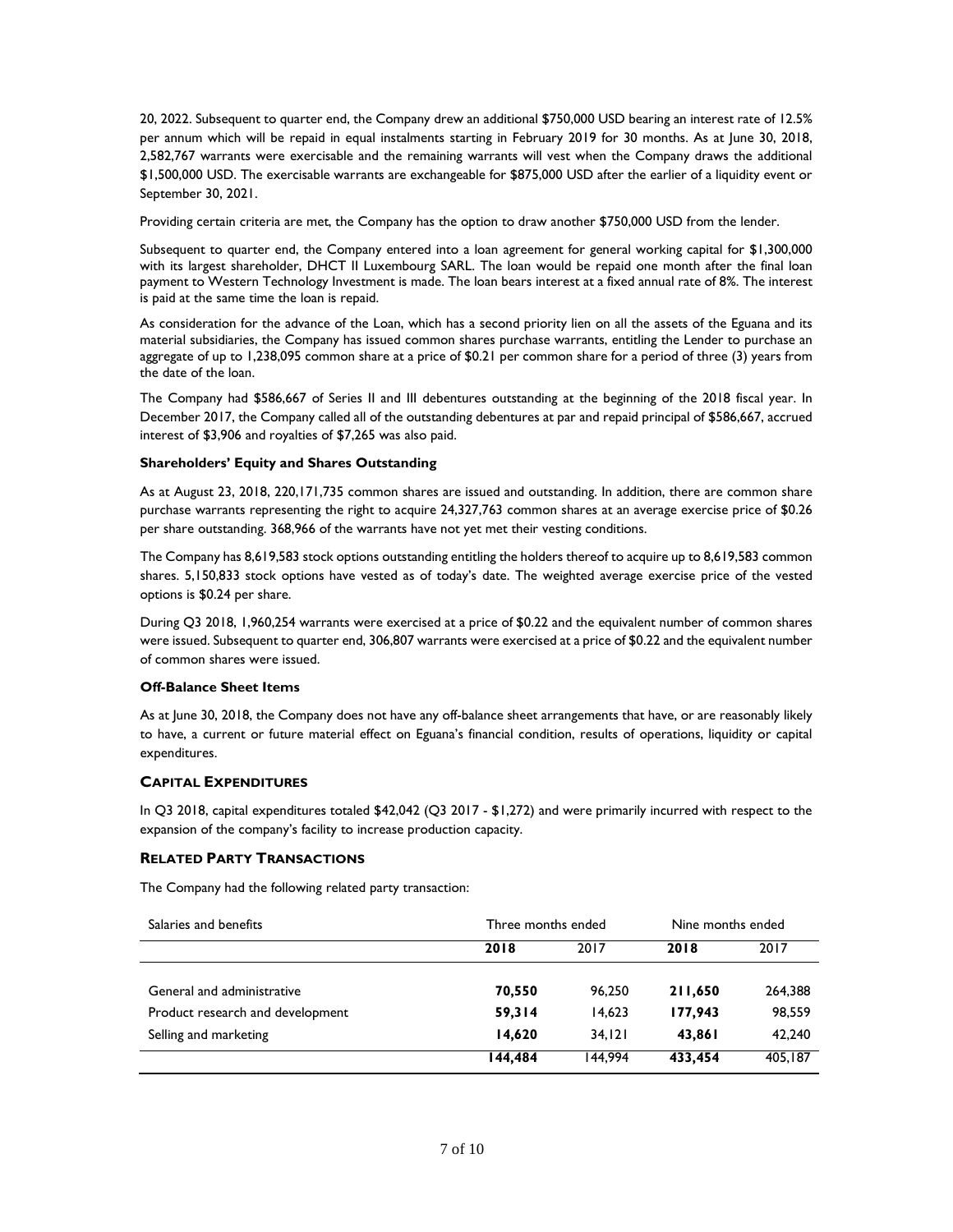Included in accounts payable and accrued liabilities is \$314,767 (September 30, 2017 - \$215,481) due to directors and key management personnel.

Share based expenses to officers and a director was \$12,521 and \$175,471 for the three and nine months ended June 30, 2018 (June 30, 2017 - \$43,390 for three and nine months).

During nine-month period ended June 30, 2018 the Company paid \$115,008 (2017 - \$115,008) to its former CEO as part of a settlement agreement and incurred \$71,063 (2017 - \$79,852) of accretion as the obligation matures.

## **RISK FACTORS AND RISK MANAGEMENT**

Our risk factors and risk management are detailed in the annual MD&A filed on SEDAR at [www.sedar.com](http://www.sedar.com/) on January 29, 2018 and have not materially changed since that time.

## **Going Concern**

The condensed interim consolidated financial statements were prepared on a going concern basis. The going concern basis assumes that the Company will continue its operations for the foreseeable future and will be able to realize its assets and discharge its liabilities and commitments in the normal course of business.

At June 30, 2018, the Company had not achieved profitable operations since its inception and had an accumulated deficit of \$57,889,319 (June 30, 2017 - \$53,528,774) and recognized a cash flow deficiency from operations for the nine-month period ended June 30, 2018 of \$3,108,744 (2017 - \$2,687,219). Whether and when the Company can attain profitability and positive cash flows from operations is uncertain. The lack of profitable operations and cash flow deficiency may cast significant doubt on the Company's ability to continue as a going concern.

At June 30, 2018, the Company had a working capital deficit of \$2,186,977 (September 30, 2017 – \$725,408).

The ability of the Company to continue as a going concern is dependent on completing equity or debt financings and generating profitable operations in the future in order to meet liabilities as they come due. The ability to continue as a going concern may be adversely impacted by the loss of customers and/or declining sales per customer. To address its financing requirements, the Company may seek financing through the issuance of common shares, preferred shares, units of EGTLP, debentures or other securities of the Company or its subsidiaries. The outcome of these matters cannot be predicted at this time.

## **ACCOUNTING POLICIES**

There have been no changes to the Company's critical accounting estimates and policies in Q3 2018. Significant accounting policies are disclosed in note 4 of the annual audited consolidated financial statements for the year ended September 30, 2017.

## **Accounting Pronouncements Issued but Not Adopted**

The IASB has issued the following new and revised standards and amendments, which are not yet effective for the period ended June 30, 2018:

## **(a) IFRS 9, Financial Instruments ("IFRS 9")**

In July 2014, the IASB issued the final version of IFRS 9 Financial Instruments that replaces IAS 39 Financial Instruments: Recognition and Measurement and all previous versions of IFRS 9. IFRS 9 brings together all three aspects of the accounting for financial instruments project; classification and measurement, impairment and hedge accounting. IFRS 9 is effective for annual periods beginning on or after 1 January 2018, with early application permitted.

## **(b) IFRS 15, Revenue from Contracts ("IFRS 15")**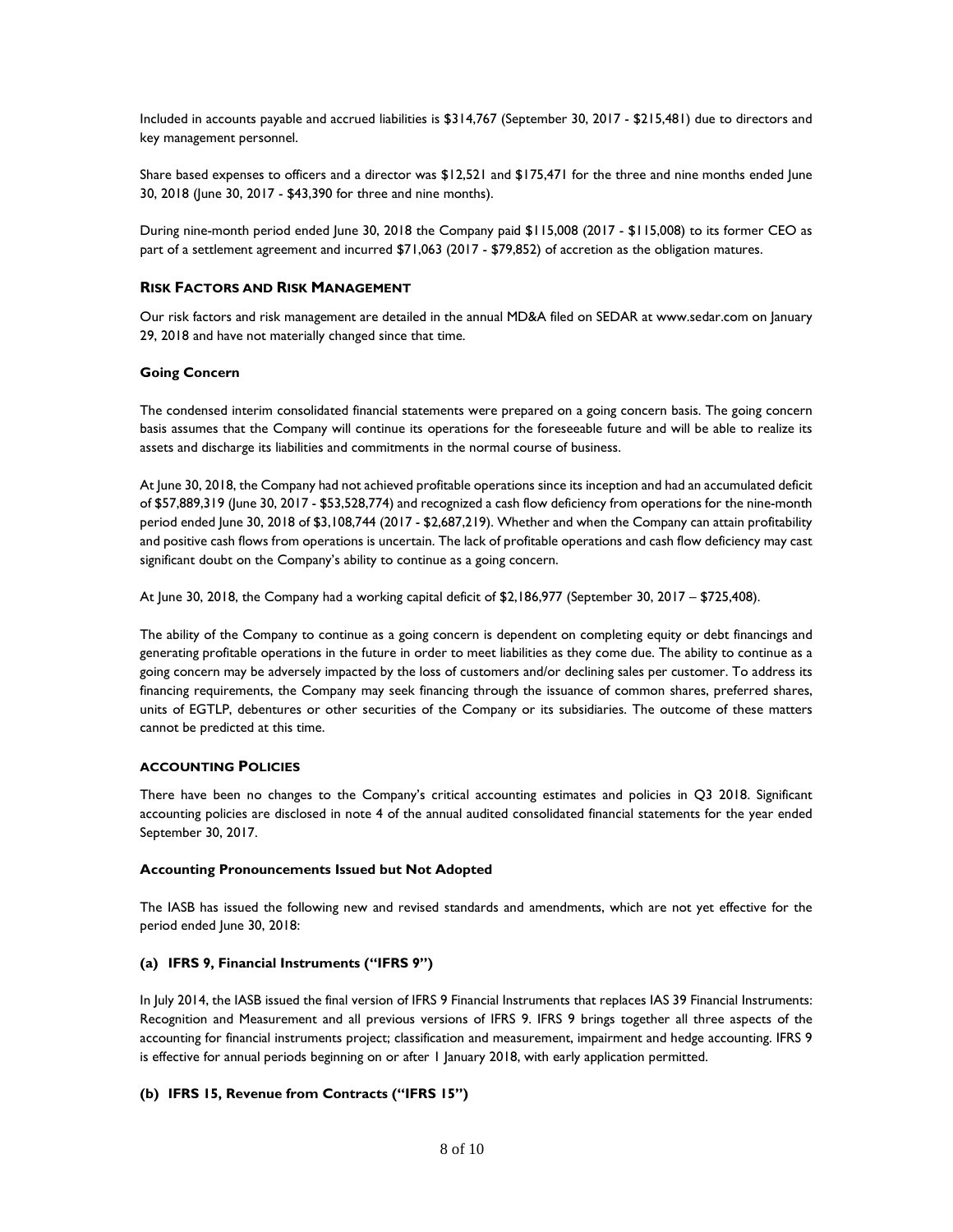IFRS 15 was issued in May 2014 and amended in April 2016 establishes a five-step model to account for revenue arising from contracts with customers. Under IFRS 15, revenue is recognized at an amount that reflects the consideration to which an entity expects to be entitled in exchange for transferring goods or services to a customer. The new revenue standard will supersede all current revenue recognition requirements under IFRS. Either a full retrospective application or a modified retrospective application is required for annual periods beginning on or after January 1, 2018. Early adoption is permitted.

# **(c) IFRS 16, Leases ("IFRS 16")**

IFRS 16 was issued in January 2016 and it replaces IAS 17 "Leases", IFRIC 4 "Determining whether an Arrangement contains a Lease", SIC-15 "Operating Leases-Incentives" and SIC-27 "Evaluating the Substance of Transactions Involving the Legal Form of a Lease". IFRS 16 sets out the principles for the recognition, measurement, presentation and disclosure of leases and requires lessees to account for all leases under a single on-balance sheet model similar to the accounting for finance leases under IAS 17. IFRS 16 is effective for annual periods beginning on or after January 1, 2019.

The company is currently evaluating the impact of adopting the standards noted above.

# **ADVISORY SECTION**

## **Forward-Looking Statements**

This MD&A contains forward-looking information and forward-looking statements (collectively, "forward-looking statements") within the meaning of applicable securities laws that and are based on certain assumptions and analysis made by the Company's management as of the date of this MD&A. Forward-looking statements include, without limitation, statements with respect to investment objectives and strategy, the development plans of the Company, regulatory changes, availability of customers, market penetration, the Company's intentions, results of operations, levels of activity, future capital and other expenditures (including the amount, nature and sources of funding thereof), business prospects and opportunities, construction timetables, extent of solar resource usage and future growth and performance opportunities. The words "believes", "expects", "expected", "plans", "may", "will", "projects", "anticipates", "estimates", "would", "could", "should", "endeavours", "seeks", "predicts", "intends", "potential", "opportunity", "target" or variations of such words of similar expressions thereto and the negatives thereof, identify forward-looking statements. In particular, this MD&A includes forward-looking statements with respect to the future dynamics and size of the solar PV and energy storage market and segments thereof; statements concerning the Company's expectations of future relationships as well as the size of the market for power electronics; statements concerning the Company's sales; and statements concerning factors which management believes may be relevant in assessing whether the Company's plans are achievable.

Forward-looking statements are necessarily based upon management's perceptions of historical trends, current conditions and expected future developments, as well as a number of specific factors and assumptions that, while considered reasonable by the Company as of the date of such statements, outside of the Company's control and are inherently subject to significant business, economic and competitive uncertainties and contingencies which could result in the forward-looking statements ultimately being entirely or partially incorrect or untrue.

Certain forward-looking statements contained in this MD&A about prospective results of operations, financial position or cash flows may constitute "future oriented financial information", is based on assumptions about future events, is given as at the date hereof and including economic conditions and proposed courses of action, based on management's assessment of the relevant information currently available. Readers are cautioned that such financial outlook information contained in this MD&A should not be used for purposes other than for which it is disclosed herein.

Forward-looking statements contained in this MD&A are based on various assumptions, including, but not limited to the following: (i) the Company's ability to achieve its growth strategy; (ii) the demand for the Company's products and fluctuations in future revenues; (iii) the Company's business model and assumptions; (iv) expectations of growth in the industry in which the Company operates and the markets in which the Company's products are sold; (v) sufficiency of current working capital to support future operating and working capital requirements; (vi) the stability of general